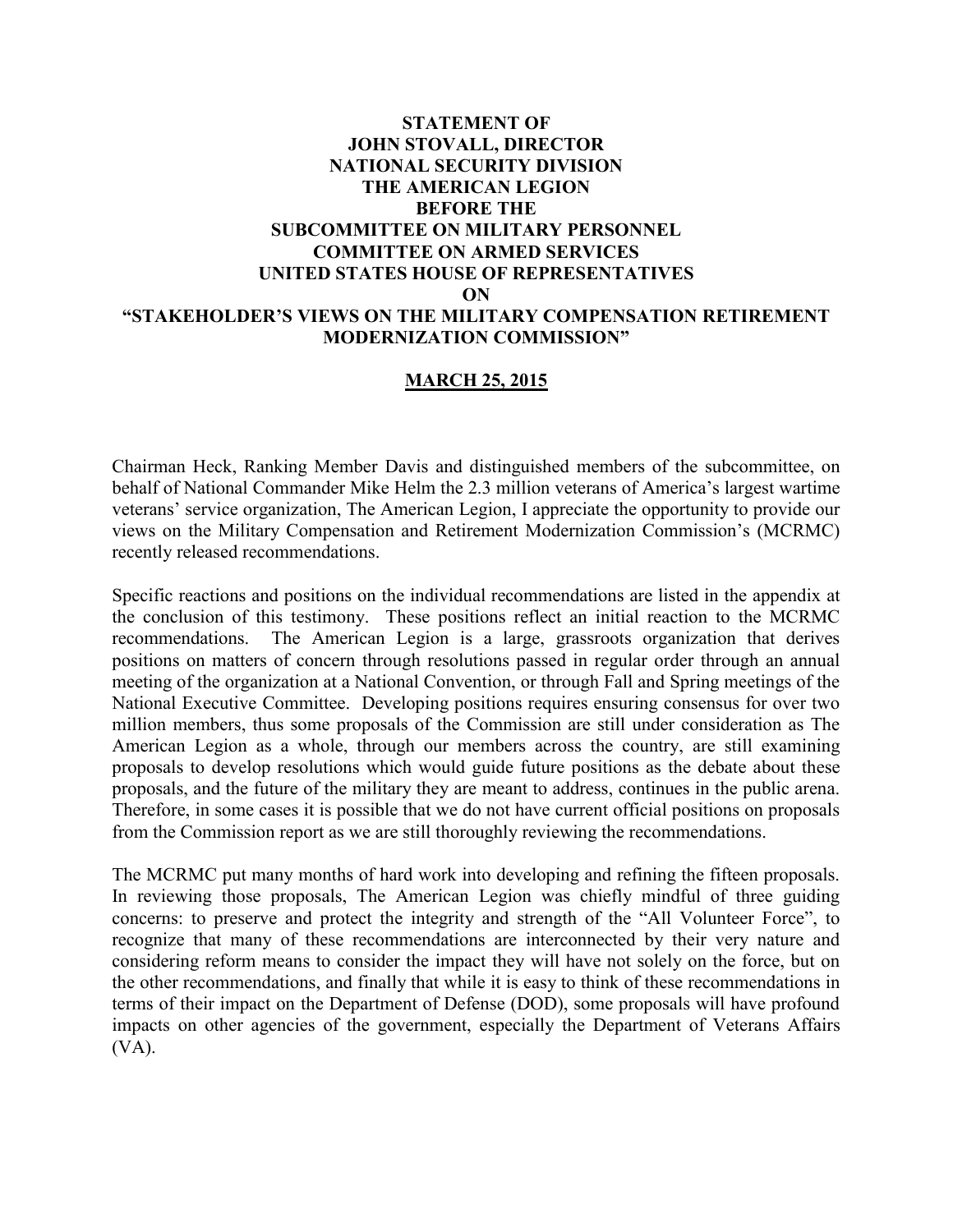#### **Protecting the All-Volunteer Force**

Members of America's armed forces stand in the midst of a paradox. After over a decade of fighting America's wars, they now face massive troop drawdowns to force strength figures not seen since prior to World War  $2<sup>1</sup>$ . They face devastating sequestration cuts that unfairly force the military to shoulder a disproportionate weight of budget slashing measures designed to avert further spiraling of the national debt. The men and women who serve continue to do so as their numbers are cut and their budgets and reduced, and they continue to serve and fight even as new battlefields open in Syria<sup>2</sup>, Africa<sup>3</sup> and beyond.

In order for brave men and women to fight, The American Legion believes strongly in protecting the integrity of the All-Volunteer Force. As such, The American Legion is committed to opposing any changes to the military system which would reduce the incentive to enlist or reenlist<sup>4</sup>. The American Legion further urges Congress to maintain continuous oversight of DOD personnel policies to ensure satisfactory retention, recruitment, morale, health and effectiveness of the armed forces<sup>5</sup>. Finally, The American Legion is committed to ensuring that any benefit in force at the time of initial enlistment is a sacred promise that must remain in force throughout the entire military career and retirement of a service member<sup>6</sup>.

Within the scope of those guidelines, set forth to protect the morale and motivation of those who serve, there is still room for reform of benefits within the military. There are questions now apparent which bear delving into. When over four out of five who now serve will not reach the twenty year service mark<sup>7</sup>, is there a better means of ensuring they have portability of benefits and are not set back in retirement planning due to years spent in service to this country? Can the new portable benefits be achieved without sacrificing the benefits of those who will commit to a full, twenty year career?

Where is there redundancy? How can efficiency be improved without sacrificing vital programs? Where programs appear to overlap, can the individual components of those programs be protected through any merger so critical functions are not lost? Can long standing injustices such as the "widow's tax" offset between the survivor benefits plan (SBP and dependency indemnity compensation (DIC) be corrected without creating further problems?

These are difficult questions, and are unlikely to be answered in a few simple weeks of analysis. The American Legion is diligently working to evaluate the proposals of the MCRMC, to use the proposals as a jumping off point for discussion, and to try to tackle the thorny problems planners face preparing the military for 21<sup>st</sup> century operations. We look forward to continued discussion, with Congress, with the DOD, with other stakeholders, and with the service members and

 $\overline{a}$ 

<sup>&</sup>lt;sup>1</sup> "Pentagon Plans to Shrink Army to Pre-World War II Level" NY Times Thom Shanker and Helene Cooper, February 23, 2014

<sup>&</sup>lt;sup>2</sup> "Obama ISIS fight request sent to Congress" CNN February 12, 2015

<sup>&</sup>lt;sup>3</sup> "U.S. to Commit Up to 3,000 Troops to Fight Ebola in Africa" *NY Times* Helene Cooper, Michael D. Shear and Denise Grady September 15, 2014

<sup>4</sup> American Legion Resolution No. 176: Department of Defense Military Retirement System – AUG 2014

<sup>&</sup>lt;sup>5</sup> American Legion Resolution No. 180: Department of Defense Personnel Policy - AUG 2014

<sup>6</sup> American Legion Resolution No. 167: Earned Military Benefits – AUG 2014

<sup>&</sup>lt;sup>7</sup> Report of the Military Compensation and Retirement Modernization Commission - 2015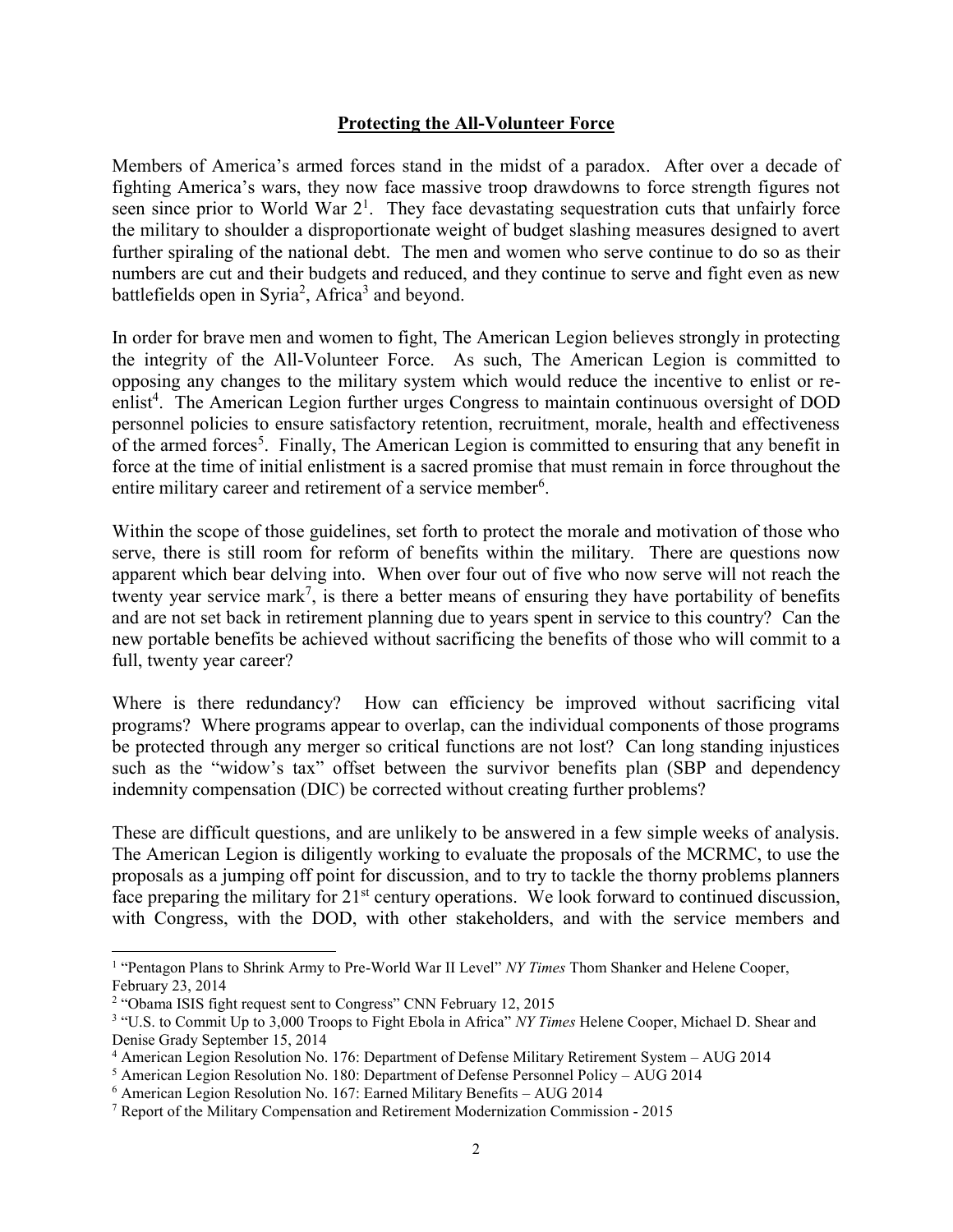veterans themselves to find solutions. The solutions must be rooted first and foremost in protecting those who serve and ensuring the benefits are oriented towards what is best for them and their families.

### **Interconnectivity – Maintaining an eye on the big picture**

Reading through the 15 proposals of the MCRMC the interconnected nature of many of the proposals is clear. You cannot reform how retirement or healthcare benefits are delivered without concurrent reform of the financial education and training provided to service members and their families. To enact the retirement proposal piecemeal without including improvements to financial literacy would be devastating. By the interconnected nature of the proposals, comprehensive consideration is needed.

Therefore, The American Legion would offer counsel against rash moves to swiftly "enact something" without considering the potential ripple effects throughout other interconnected programs. There must be national discussion on these issues, and the stakeholders at every level – whether those currently serving or those who served long ago but still would see the Military Treatment Facilities where they receive their medical care affected – must be deeply involved at every level of this discussion.

As the proposals are interconnected, so too are the ways in which they will interact with service members and veterans at all levels. To enact changes to military treatment facilities not only affects the service members who receive their healthcare there, but also retirees living in close proximity to the bases who rely upon these facilities for their care. While the families of service members would be affected by these proposals – having now to manage an insurance plan to get their care at the on base facilities, the employees in those facilities will now have to manage insurance billing and payments, from different plans as the families of service members are to be given options to choose from.

Every decision made will cast wide ripples in the pool of military and veteran benefits. It is critical to recognize this and ensure the big picture is not lost in focusing only on small details. With new plans and allowances to balance for health care needs, in addition to housing allowances, military families will also be called upon to interact with a revamped Post Exchange and commissary system. This is not to say military families cannot figure these changes out, but merely to note that the impact will be pervasive and across many aspects and touch points of their lives.

Because of the scope of reform, because these challenges are so widespread, The American Legion urges a deliberate pace towards reform. It is not important to be the first out of the gate to change things. It is by far more important to take the time necessary to consider the complete impact of these changes and move forward understanding the long reaching implications of the changes.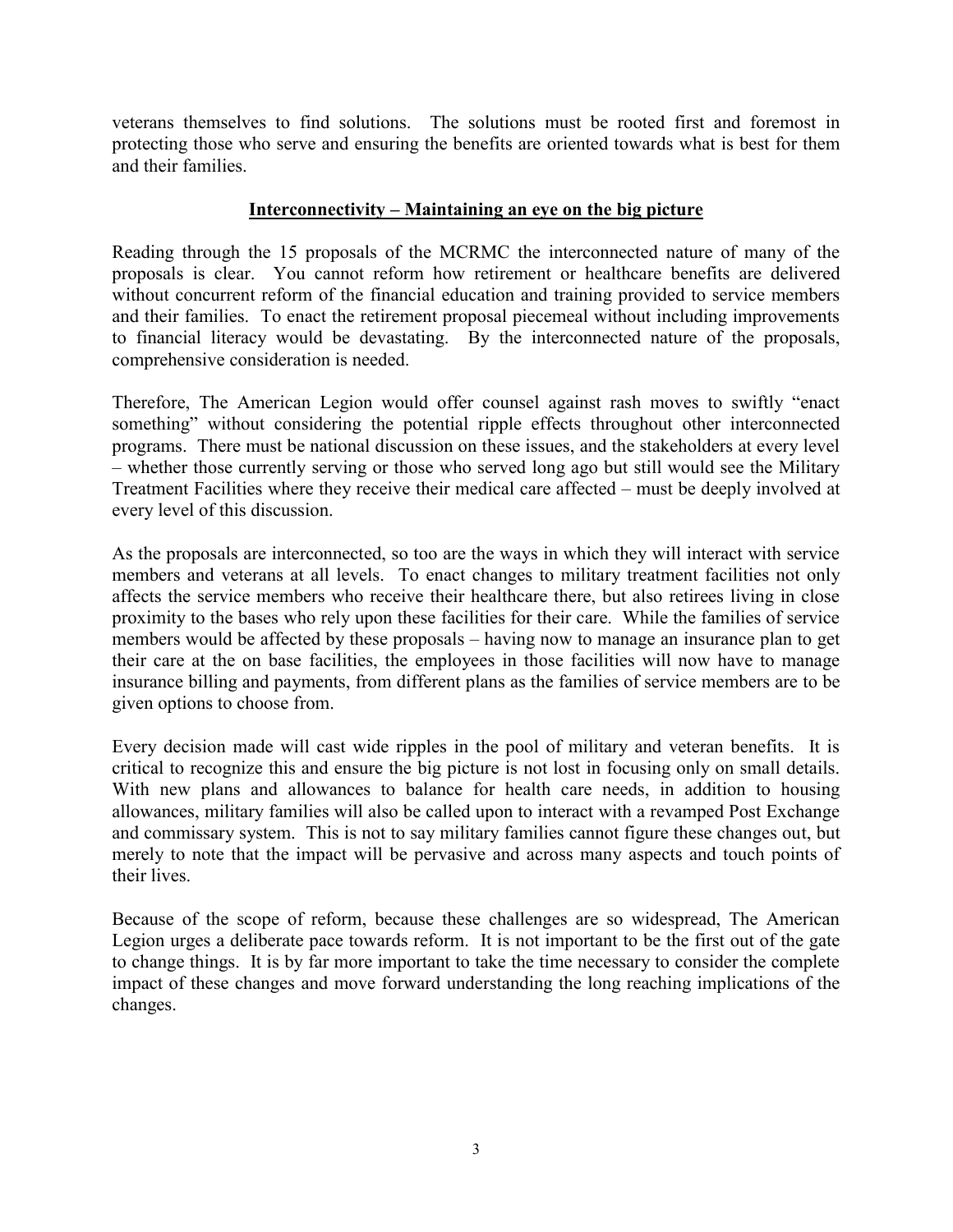#### **Impacts on other agencies:**

Several of the proposals have direct impacts on other agencies of the government, most specifically the Department of Veterans Affairs (VA). Some of these changes are important. The American Legion has long called for better collaboration between DOD and VA as called for in recommendation 8. Transition programs too have long been a concern of The American Legion, and have received much attention in the Committees on Veterans Affairs of the House and Senate. The American Legion wrote the original GI Bill of Rights in 1944 and was instrumental in both the introduction of a new Post 9-11 GI Bill, as well as subsequent reforms and improvements to the Post 9-11 GI Bill through the House and Senate Committees on Veterans Affairs.

Regarding recommendation 11, The American Legion has serious concerns about the impact of changes to education benefits proposed in this recommendation. The recommendation indicates other education programs such as the Montgomery GI Bill are redundant, yet provides no recognition that the Montgomery GI Bill has provisions that make it a far superior vehicle for veterans seeking on the job training or apprenticeship programs to complete their transition process from military to civilian workforce.

Because of the interconnected nature of the military and veteran side of the equation in the field of education benefits, The American Legion would call on this committee to conduct joint hearings with their counterparts on Veterans Affairs, to explore the impact of these changes both to the active duty service members as well as the veterans who will benefit from future education programs.

The original GI Bill was created as a transition benefit, to enable Americans who served to step from the military world to the civilian world with the tools they needed to be successful. In the modern era, we consider the recruitment and retention benefits of these programs but far more impactful is how they prepare veterans to be effective in the workforce. A 1988 Congressional study found that every dollar spent on educational benefits under the original GI Bill added seven dollars to the national economy in terms of productivity, consumer spending and tax revenue<sup>8</sup>. This makes it critical that reform efforts do not damage effective programs. The American Legion is committed to working with this committee and with the committees on Veterans Affairs to ensure the education programs retain their benefit to the veterans who use them and the community.

### **Conclusion:**

The American Legion recognizes the hard work that the MCRMC put into these proposals, as well as recognizing the proposals for what they are – the starting point in a national discussion about reform of benefits. Clearly, there must be modernization of military benefits to reflect the 21<sup>st</sup> century and beyond, and any reform will be complex and address many factors.

 $\overline{a}$ 

<sup>8</sup> Edward Humes, "When Dreams Come True," Orange County Register, November 5, 2006: [http://www.ocregister.com/ocregister/homepage/abox/article\\_1345180.php](http://www.ocregister.com/ocregister/homepage/abox/article_1345180.php)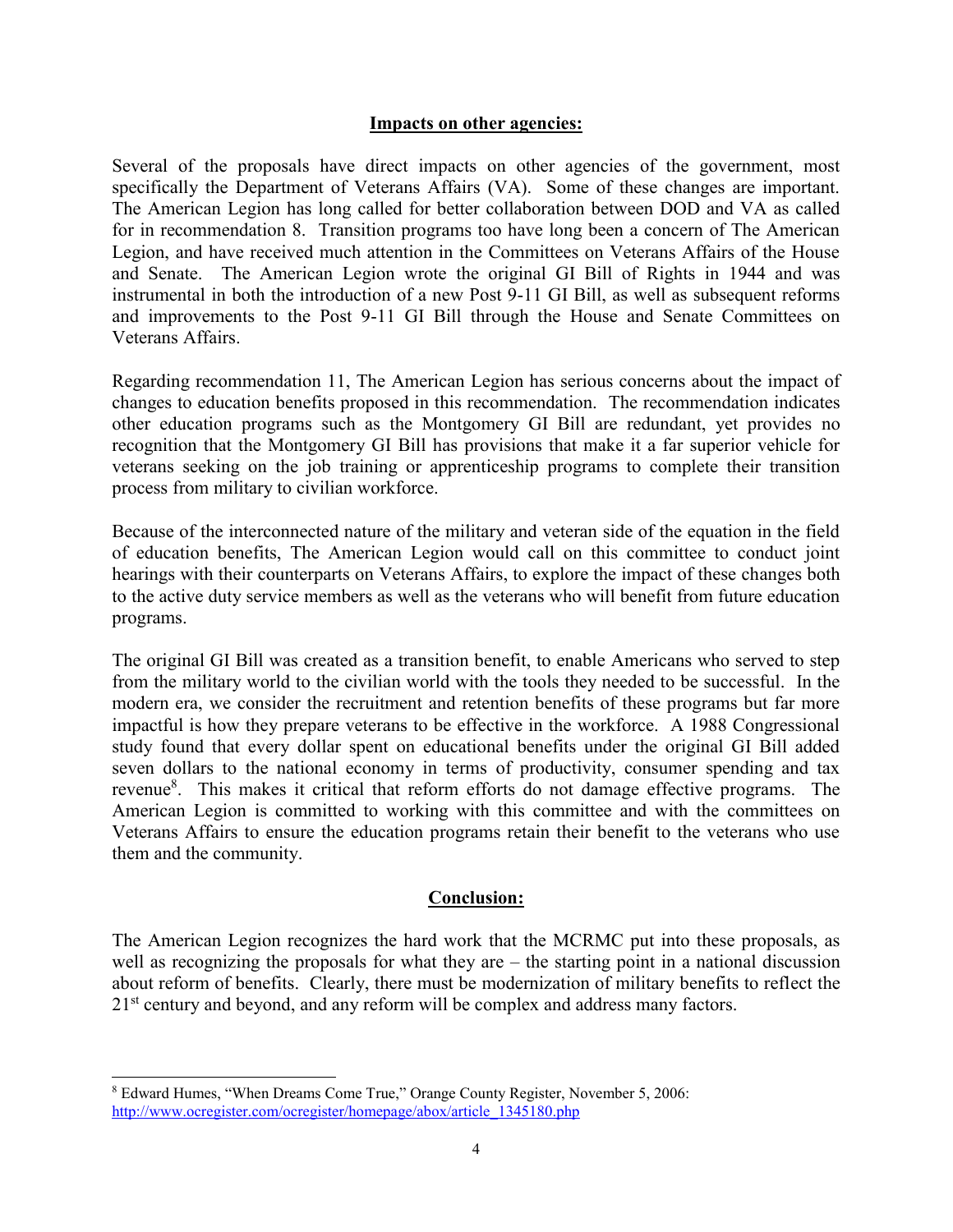The American Legion would like to thank the committee for the close scrutiny we know they will give to these proposals. We encourage the committee to work with stakeholders to explore ways the intent of the proposals could be served while protecting the interests and benefits of those who serve, and the families who serve alongside them.

The American Legion has spent nearly a century as a leading voice in ensuring those who serve are justly treated by the nation they protected with their service. I can promise a deep commitment to examining these proposals, and working with this and future administrations as well as Congress to ensure we're building the strongest "All Volunteer Force" to meet the challenges of tomorrow. The American Legion thanks this committee for their diligence and commitment to examining this critical issue facing veterans as they struggle to access care across the country. Questions concerning this testimony can be directed to The American Legion Legislative Division (202) 861-2700, or dstoline@legion.org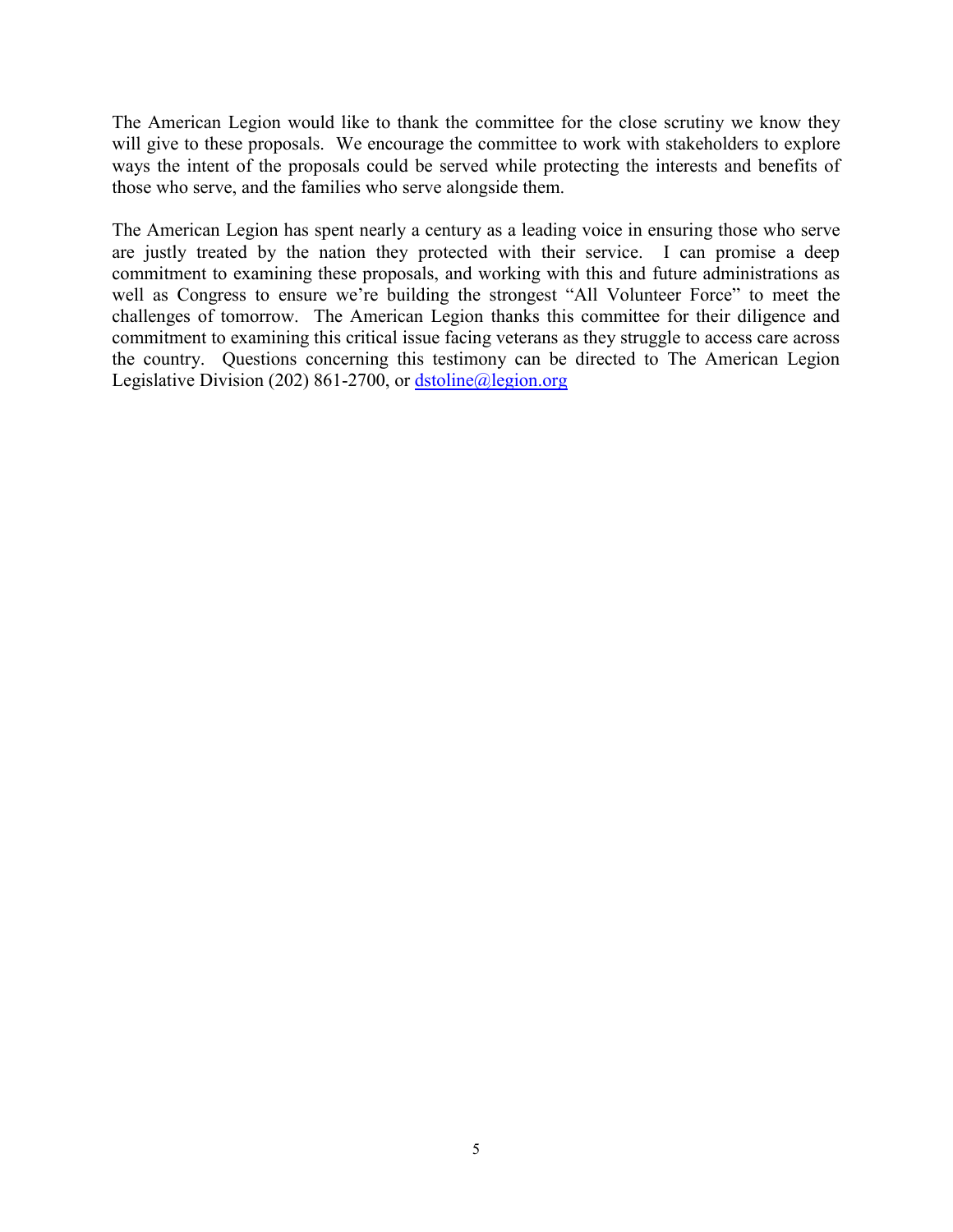## **Appendix A:**

## **The MCRMC Recommendations:**

1. Modifying the Military Retirement Plan – This proposal would alter the current military retirement system, ostensibly to address the current system wherein a service member only derives a retirement benefit in the form of a pension after staying in the military for a full 20 years. The proposed change would modify the current system by adding a Thrift Savings Plan (TSP) that allows service members to make defined contributions on a variable scale. There would be a guaranteed 1 percent contribution by the military, and contributions of the service member would be matched up to 5 percent. The service member would be automatically signed up at a rate of 3 percent every year, and every year would have to manually opt out to reduce that contribution.

The new proposal is underpinned with the hope or assumption service members will make good, informed financial decisions and sacrifice short-term spending power for long-term financial security. But that flexibility opens the door to financially risky decision-making. For example, a service member could choose to buy a family car with his or her 12-year continuation pay, which would reduce the long-term value of his or her investment account. Or, a retiring service member could request his or her retirement benefit in a lump-sum check to start a new business. If that business fails, that retired veteran could be destitute after leaving the military. The commission acknowledged these problem scenarios in their recommendations and recommended that the Department of Defense (DOD) add a new line to the budget for \$75 million annually to administer ongoing financial literacy education programs for service members (see: Proposal 3). Troops would attend annual classes on money management.

The American Legion current **DOES NOT SUPPORT** this proposal; there are too many questions about the implementation and concerns about how service members would be affected. However, given that approximately four out of five (81 percent) of service members do not serve the full 20 years in the military, it is worth examining possible solutions and measures which could provide some retirement benefits to those service members who depart from military service before the "20 year cliff."

2. Modifying Survivor Benefit Plan (SBP) Options – The American Legion, along with other advocates for veterans and their families, have attempted to address the unjust offset of the Survivor Benefit Plan (SBP) by Dependency Indemnity Compensation (DIC) payments when a veteran's death is related to service connected disability. Currently, surviving spouses are forced to offset one program with the other, punishing them for participating in a program designed to help them.

The proposal would create a higher premium rate for an SBP program that would then not be subject to the offsets, which would perhaps solve the injustice for some future surviving spouses, albeit at a greater financial cost while in service. Furthermore there is nothing contained in the recommendation to address what becomes of the thousands of surviving spouses currently subjected to the unfair and unjust offsets. Creating a new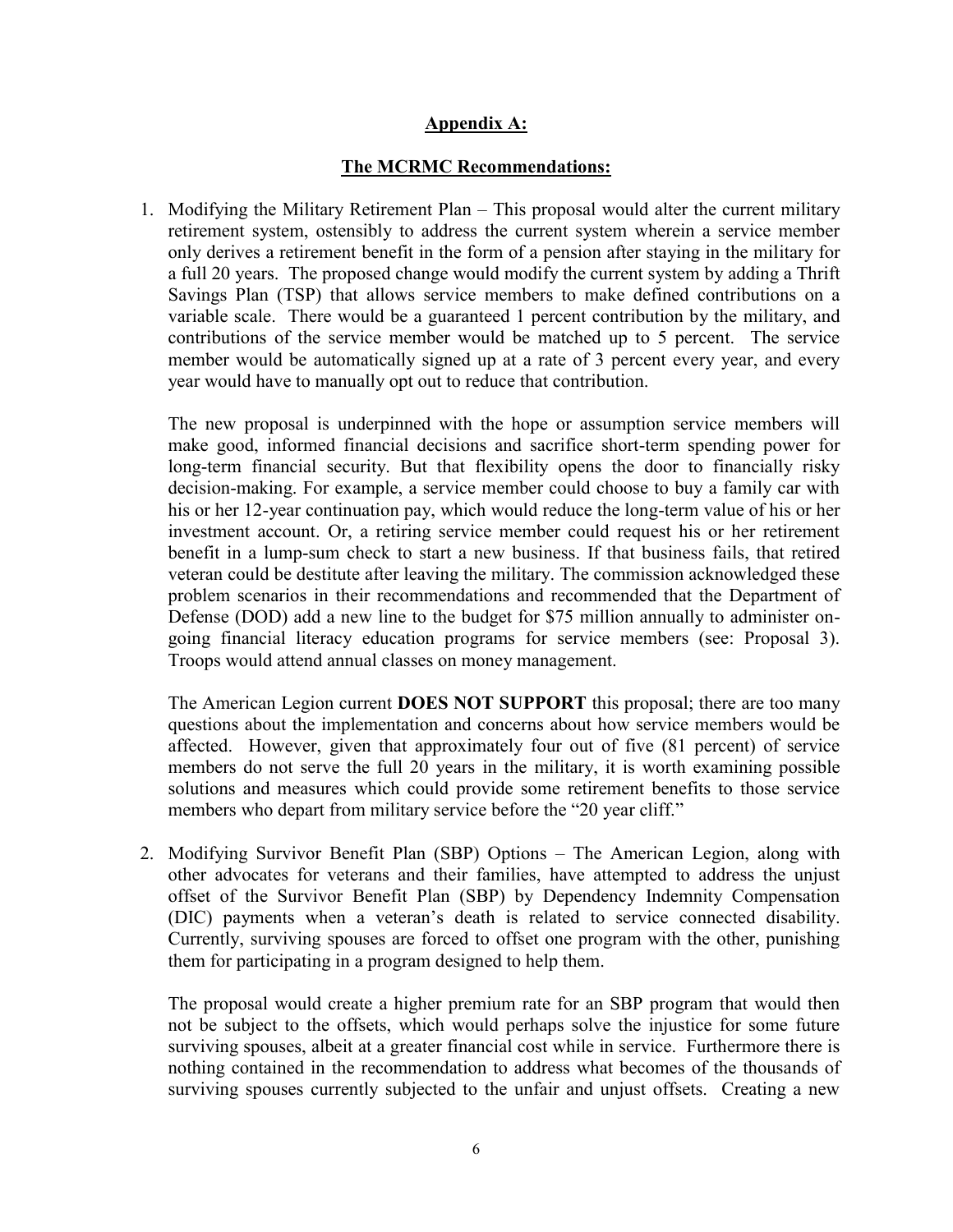system, with some still governed by the older rules and others free of the unjust offsets but subject to unfair higher premiums does not solve the current injustice.

The American Legion **DOES NOT SUPPORT** this proposal.

3. Improving Financial Literacy – This proposal aims to improve financial literacy among service members through better training on financial and health benefit topics. This is obviously critical to the entire set of recommendations, as many of the proposals would substantially alter how these benefits work, and most require enhanced levels of understanding. The Commission report specifically notes: "Financial education should be provided to service members to develop a culture of personal financial responsibility. Training should contain real-world, practical lessons packaged to engage the youngest cohort of Service members."

The American Legion believes service members would benefit greatly from increased emphasis on financial planning and better training in all of these areas. Furthermore, the role of the full family should not be overlooked. Often in military families, the spouse is the one who has to deal with the implementation of financial plans or the administration of health benefit plans. Therefore it is critical to ensure education is available to those family members as well.

The American Legion **SUPPORTS** this proposal.

4. Reserve Status Consolidation – This proposal seeks to increase efficiency within Guard and Reserve Components of the military by replacing the current set of duty statuses (over 30) with six statuses that are broader in nature. These statuses will primarily focus on the three prime duty statuses of active duty, inactive duty, and full-time National Guard duty.

The American Legion has **NO POSITION** on this proposal.

5. Establishment of a Joint Readiness Command – This proposal would create a Joint Readiness Command (JRC) ostensibly to improve combat casualty care and set new standards for medical readiness. This command would be led by a four star flag officer.

The American Legion has **NO POSITION** on this proposal.

6. Modifying the Healthcare Plan – This proposal would make sweeping and extensive changes to the healthcare afforded to military families. The current system would be replaced with one similar to the healthcare options afforded to federal workers, with a selection of commercial insurance plans to choose from in a DOD health benefit program. The fees and copays required to pay for these programs would be extended to military families in an allowance entitled Basic Allowance for Health Care (BAHC) similar to the current BAH service members currently receive to pay for housing costs.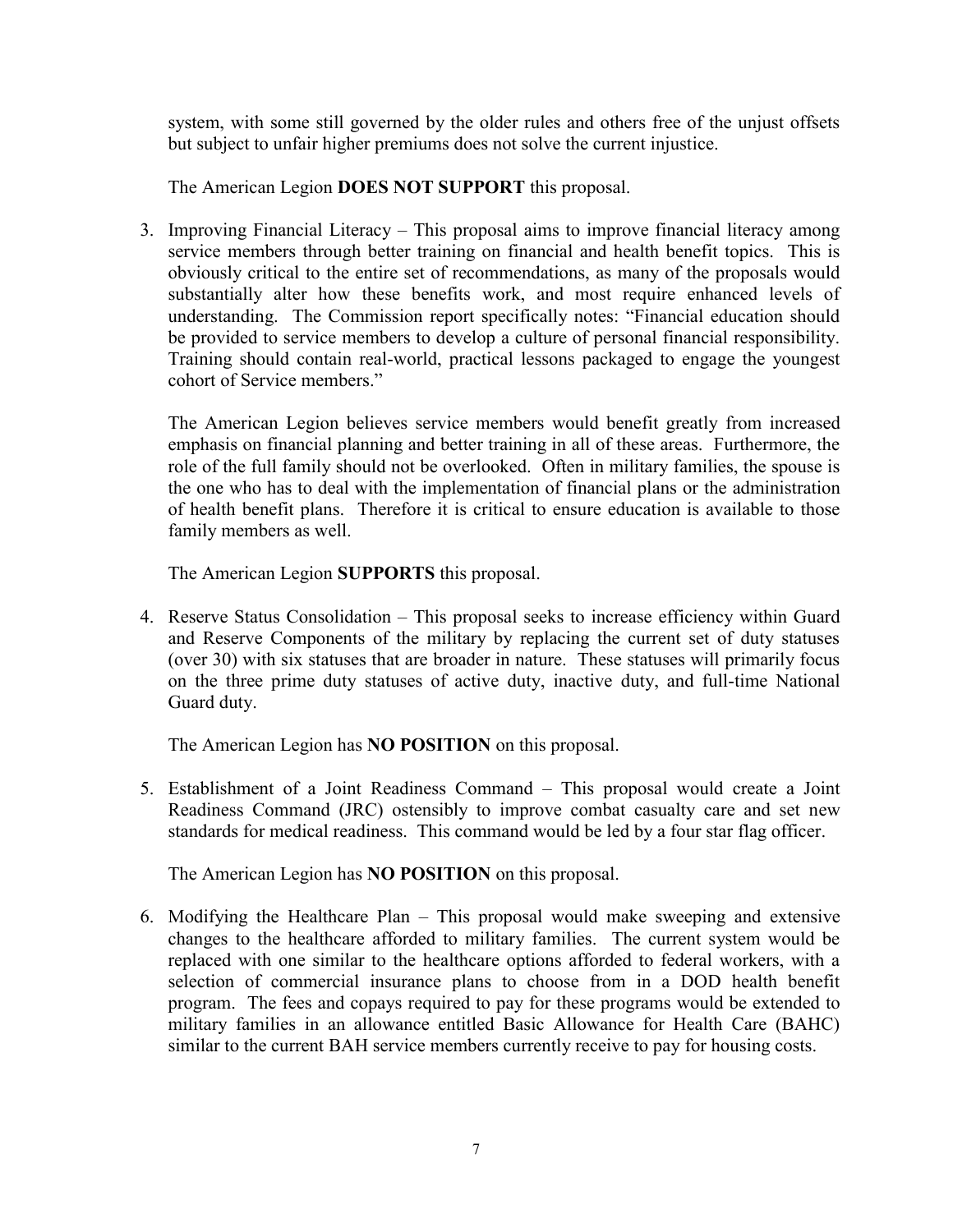With this proposal, it would seem that the Commission's response to problems within the TRICARE system would be to replace the system wholesale with an entirely new system modeled on the Federal Employee Health Benefits Program (FEHBP). This is perhaps the most radical of all the proposals included within the Commission's report, and raises many serious questions.

Military Treatment Facilities (MTFs) have heretofore never been structured to operate as network providers to potentially many different insurance plans. Military families have never had to confront the sometimes bewildering array of choices inherent in selecting plans, and may be unequipped and untrained to make the proper choices. It is unclear how unused funds from the BAHC allotment would be handled, and how it would affect families in situations where a child or spouses develops a serious health condition that leads to copays well outside of what the BAHC benefit is intended to provide for average families.

Obviously, a radical paradigm shift of this nature would require extensive education, outreach and training for members of the military, their spouses and families. Furthermore, given the exigencies of military life, including moving to new states every two to three years where preferred provider networks may no longer exist, raise additional problems. Overseas postings, a staple of military family life, raise questions without clear answers.

The American Legion **DOES NOT SUPPORT** this proposal and supports retention of the current military healthcare system for military families.

7. Modification of the Extended Care Health Option (ECHO) Benefit – This proposal attempts to address and improve support for service members' special needs dependents. The current Extended Care Health Option (ECHO) would be more closely aligned with the state Medicare waiver programs. This would include allowances for more consumer directed care options.

The American Legion has **NO POSITION** on this proposal.

8. Modifying Department of Defense and Department of Veterans Affairs Collaboration – This proposal calls for enforcement of improved coordination between DOD and the Department of Veterans Affairs (VA). The American Legion applauds this proposal, as it is long overdue. Lengthy delays that wasted over half a decade and billions of dollars on a failed interoperable Electronic Healthcare Record (EHR) highlight the most glaring of the failures between the two agencies to communicate, but the proposal has more broad reach and would also enforce collaboration on a more uniform formulary for medications between the agencies and in other areas. The American Legion's extensive research into VA healthcare has uncovered many veterans, especially those suffering from Posttraumatic Stress Disorder (PTSD) and Traumatic Brain Injuries (TBI) who cannot get the same medications from VA they received when they were treated on active duty. This necessitates new attempts to find the right balance of medications and can cause severe treatment setbacks. There is no reason this should happen.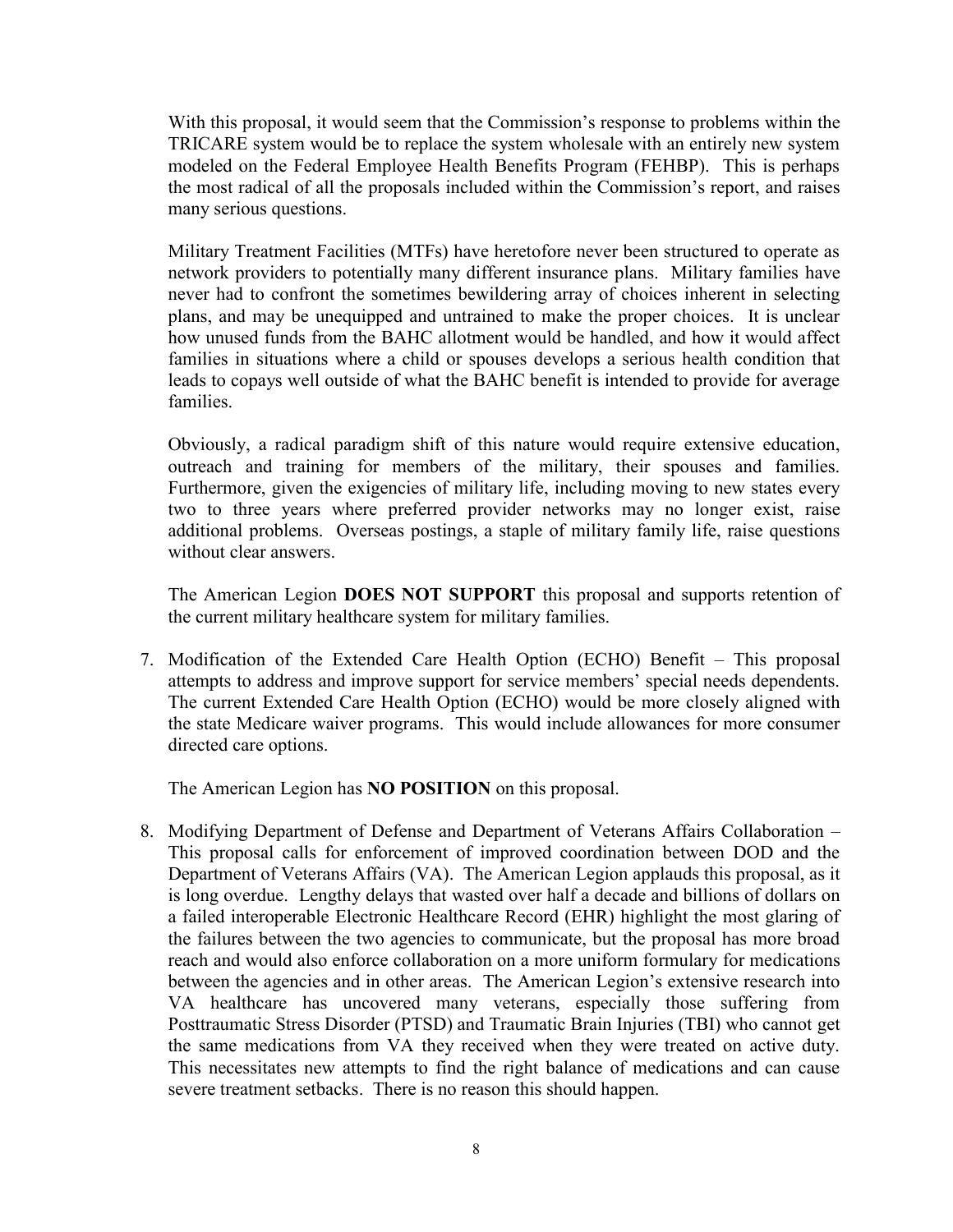The handoff between DOD and VA should be smooth and seamless. It will be especially critical, given the heavy reliance on Guard and Reserve Component service members to fulfill the operational needs of the military over the past decade, to ensure this seamless communication also includes all Guard and Reserve Component systems as well.

The American Legion **SUPPORTS** this proposal.

9. Combining the Commissaries and Exchange Systems – This proposal seeks to consolidate the commissary and post exchange (PX) systems both across the service branches and with each other to create a single, unified, defense retail system, ostensibly for "one stop shopping." The stated purpose of this proposal is to reduce overhead costs by eliminating redundant management structures. However, it is unclear from the proposal how this new system would affect the current cost savings enjoyed by service members and their families at these facilities. Commissary and PX privileges are a long standing and time honored benefit critical to providing affordable living options for military families, especially as pay for military members has often lagged behind their civilian counterparts.

The American Legion currently has **NO POSITION** on this proposal, but would note extreme caution and attention should be brought to the examination of this proposal to ensure any consideration of such a consolidation does not negatively impact service members or their families.

10. Modifying the Childcare Benefit – This proposal aims to improve access to child care on DOD facilities. The proposal would address budgeting tools and information necessary to ensure the ability to provide child care within 90 days to service member families in need. The Commission seeks mandatory and standardized monitoring and reporting of child care wait times.

The American Legion has **NO POSITION** on this proposal.

11. Modifying the Education Benefit – This proposal ostensibly seeks to eliminate redundancy in military education benefits by creating a sunset for all programs except for the Post 9-11 GI Bill, effectively eliminating the Montgomery GI Bill and the Reserve Education Assistance Program (REAP). The proposal would also alter the transportability component of the Post 9-11 GI Bill by increasing the service member's time commitment to ten years in to be able to use that benefit.

The American Legion has serious concerns about this proposal, and feels there is an overall and fundamental lack of understanding of the utilization of such benefits. While the Montgomery GI Bill may seem redundant to the military now that there is a Post 9-11 GI Bill, actual veterans who use the programs, and veterans' advocacy groups such as The American Legion are quite aware that the Montgomery GI Bill is far better suited to veterans pursuing on the job training or apprenticeship programs. The American Legion wrote the original GI Bill in 1944 and reiterates the essential point that is as true today as it was then – the GI Bill is intended to facilitate the transition of service members into the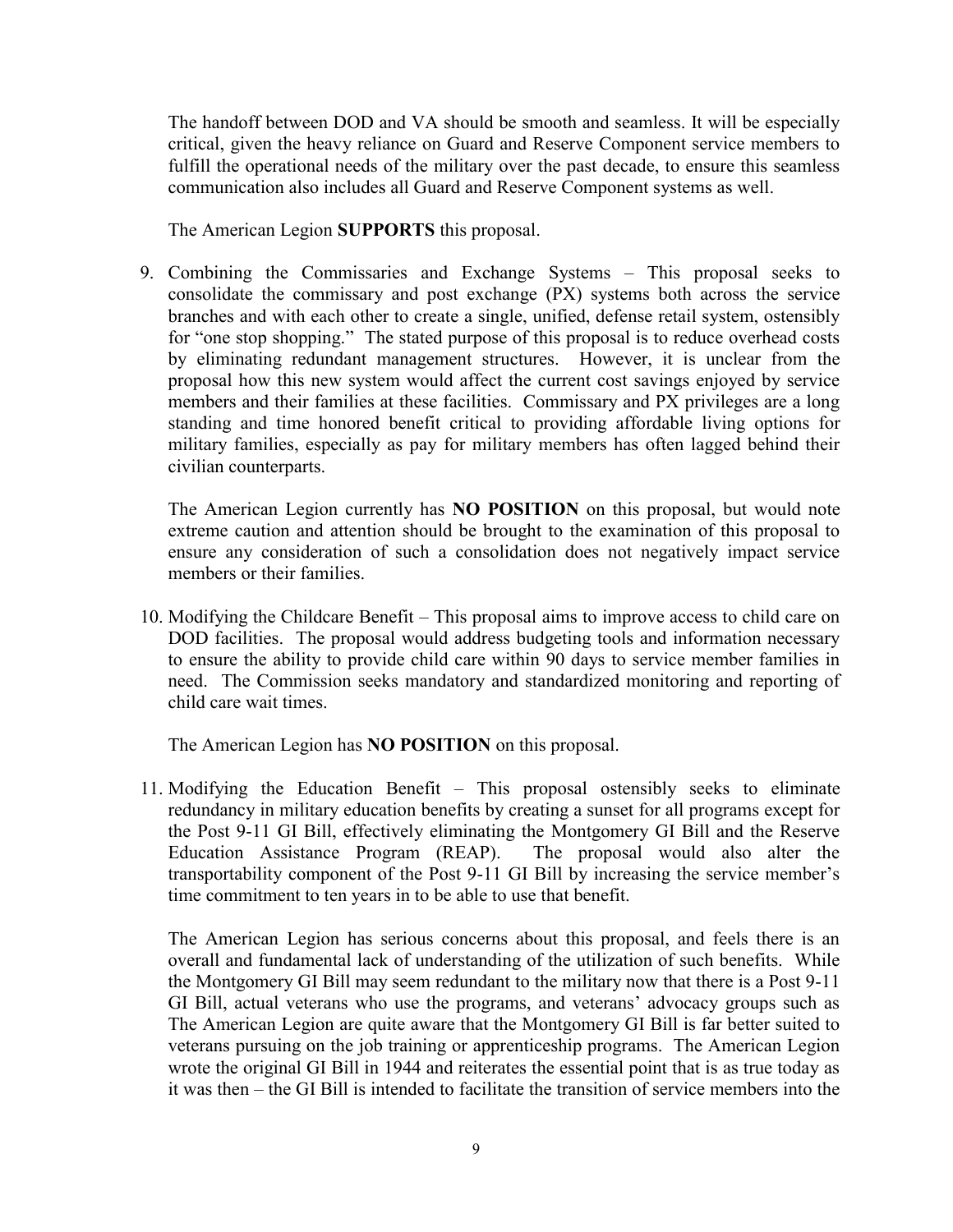civilian sector, encouraging the education and training necessary to excel in the workforce.

Furthermore, it is of concern to The American Legion that proposals regarding the GI Bill, administered under Title 38 of the United State Code, would be considered primarily through the Armed Services Committees of the Congress, when the more appropriate venue for changes affecting 38 USC would be the Committees on Veterans Affairs. At the very least, any consideration of changes to these benefits must be considered under joint efforts of these committees.

Ultimately, the GI Bill, regardless of era, is one of the most critical and transformative tools for the workers in the American economy. Any changes, however well intentioned, deserve special scrutiny to ensure the transitioning veterans are still being afforded the best possible benefits we can deliver to them to aid them becoming productive members of the civilian workforce.

The American Legion **DOES NOT SUPPORT** this proposal as presented. The American Legion recommends further dialogue between the Departments of Defense and Veterans Affairs, the Senate and House committees on Armed Services and Veterans Affairs, and Veterans Service Organizations (VSOs) to ensure the outcome is balanced to meet the needs of the "All Volunteer Force" and individual service members and veterans.

12. Making Transition Assistance Programs Mandatory – the focus of this proposal is to require "mandatory participation in the Transition Goals, Plans, Succeed (GPS) education track for those planning to attend school after separation or those who have transferred their Post-9/11 GI Bill benefits."

Transition is one of the most critical areas of a service member's life, and yet it often is treated as an afterthought. Service members succeed in their tasks in the military because of the tremendous amount of thought that goes into training and preparing them to achieve their military tasks. Preparing a service member for the transition to veteran status in the civilian world deserves the same scrutiny and thought that their induction training does. We prepare our service member to fight, but we must also prepare them to lead in the civilian milieu.

Rather than an afterthought week at the end of their period of service, transition needs to be considered throughout the service member's career, from induction, through every "re-up" and on through to their last day in the military.

The American Legion **SUPPORTS** this proposal. However, The American Legion also recommends that the stakeholders from the Departments of Defense, Education, Veterans Affairs, and Labor work together to ensure that the proper information being presented at TAP GPS is correct and timely, thus ensuring that individual can utilize the benefit to its max potential. In addition, this will have a secondary effect of mitigating the usage of unemployment compensation for Ex-service members (UCX) benefits that is transferred